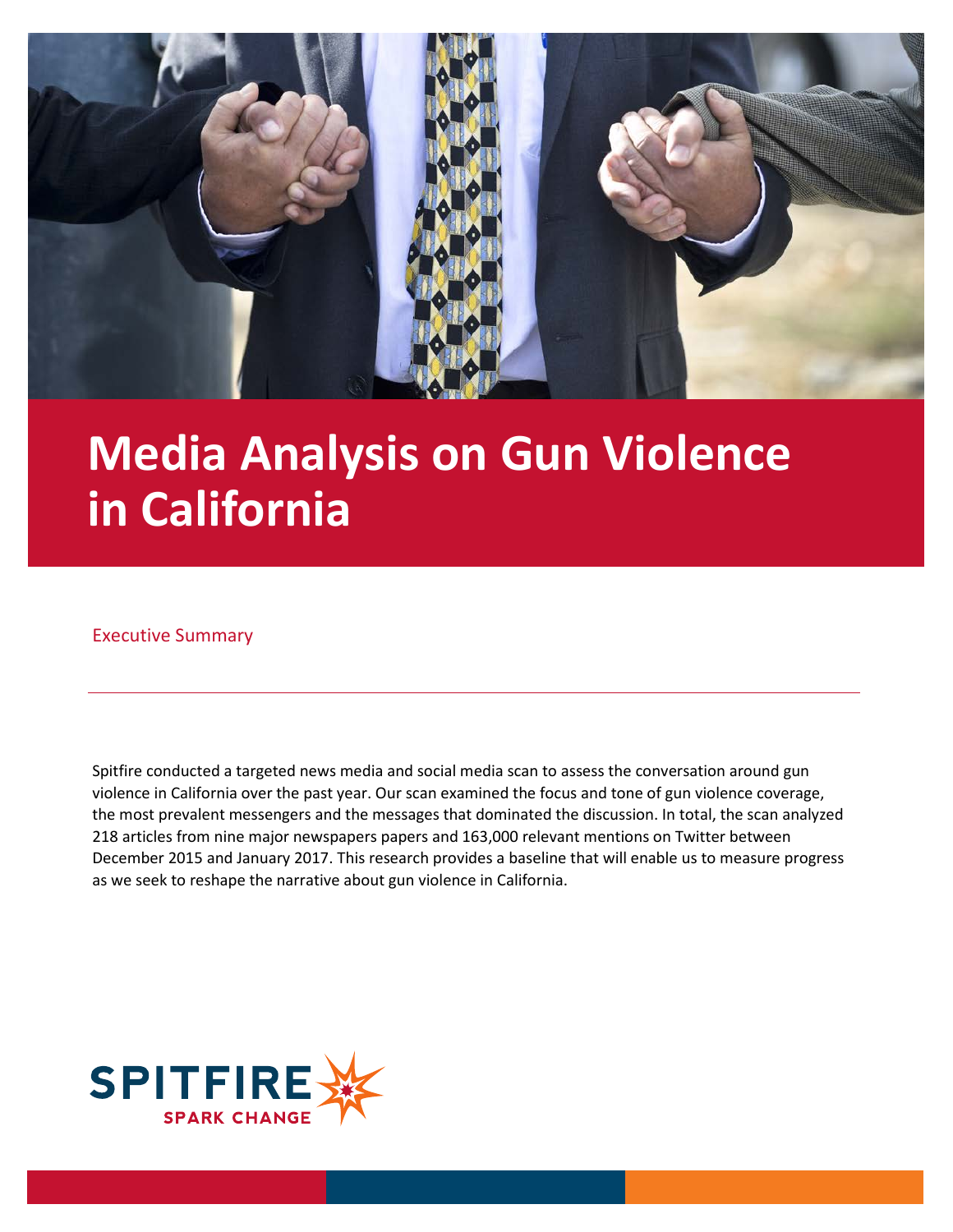

### **Topline Findings**

**Policy dominated the gun violence conversation.** In both the news media and social media scans, policy was the most frequent topic of conversation, accounting for 40 percent of news coverage. These policies included President Obama's executive actions, Proposition 63 and the California legislature's sweeping package of gun violence prevention policies. Print media coverage focused on local- and state-level policy debates. On social media, national gun policy hashtags such as #NoBillNoBreak, #Filibuster, and #GunControl generated significant conversation.

**Mass shootings sparked and sustained most policy debates.** In particular, the San Bernardino shooting and the Pulse nightclub shooting in Orlando prompted calls for policy change at the state and national levels. Both shootings generated major spikes in the conversation on Twitter.

#### **Coverage ignored everyday gun**

**violence.** Ongoing gun violence in California -- including domestic violence, suicide and gang violence - received minimal coverage compared to more sensational gun-related tragedies. These three issues accounted for just five percent of news coverage.

**Gun violence was rarely framed as a public health issue.** Only four percent of news coverage discussed gun violence in the context of public health.

#### **Conversation on solutions overlooked research, technology, philanthropy and community-based programs.** Most of the news coverage

## Primary Topics of Gun Violence Coverage



and social media conversation on solutions to gun violence focused on policy change. There was relatively little conversation around the importance of investing in gun violence research or smart-gun technology. Coverage of local solutions focused on initiatives within police departments, rather than philanthropic investments or community programs.

**California's policy leadership fueled complacency.** Coverage often noted that California has some of the most robust gun laws in the nation, and these statements contribute to a narrative that there is little more that can be done to combat gun violence at the state level.

**Politicians were the primary messengers.** Politicians accounted for nearly 40 percent of newspaper quotes on gun violence – more than funders, researchers, advocacy groups, community groups and victims of gun violence combined. Democrats were more likely to be quoted than Republicans. On social media, politicians accounted for the majority of the messengers with the greatest spread.